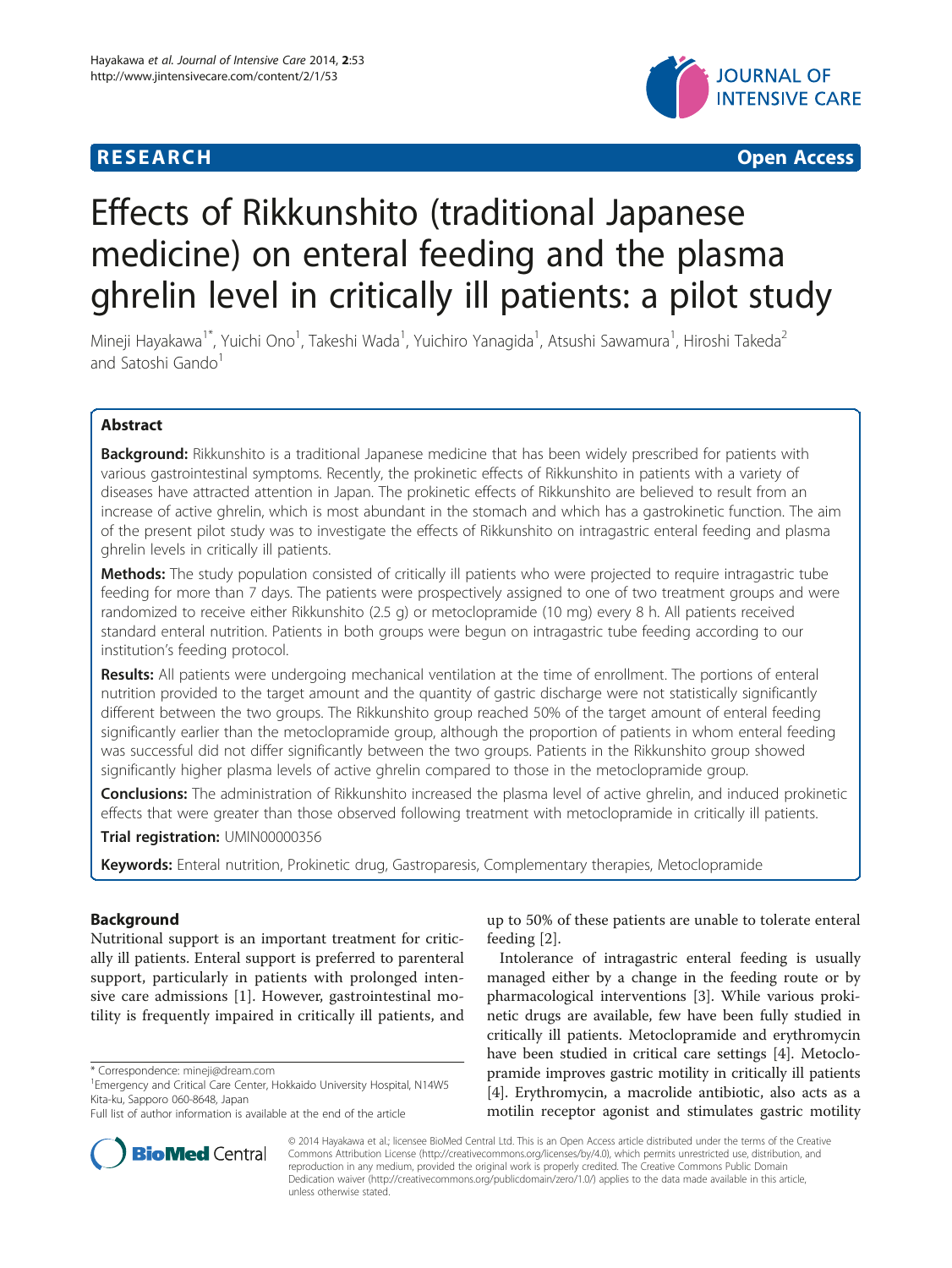[[3\]](#page-4-0). Several reports have indicated that erythromycin improves gastric emptying in critically ill patients [\[5](#page-4-0)-[8\]](#page-4-0).

Rikkunshito, a traditional Japanese medicine (Kampo), has been widely prescribed for patients with various gastrointestinal symptoms. Rikkunshito is extracted from a mixture of Glycyrrhizae radix (4.7%), Zingiberis rhizoma (2.3%), Atractylodis lanceae rhizoma (18.6%), Zizyphi fructus (9.3%), Aurantii nobilis pericarpium (9.3%), Ginseng radix (18.6%), Pinelliae tuber (18.6%), and Hoelen (18.6%). Recently, the prokinetic activity of Rikkunshito has attracted increased interest for the treatment of various diseases in Japan [[9-14\]](#page-4-0). In patients with gastroesophageal reflux disease and functional dyspepsia, Rikkunshito improves clinical symptoms [[9-12\]](#page-4-0), gastric emptying [[11](#page-4-0)], and esophageal acid clearance [\[9](#page-4-0)]. Additionally, in patients with persistent dyspepsia following gastrointestinal surgery, Rikkunshito improves both dyspeptic symptoms and gastric electrical activity [\[13](#page-4-0)]. Several flavonoids in Rikkunshito have serotonin 2B/2C receptor antagonist activity and accelerate active ghrelin release [\[15,16\]](#page-4-0). These clinical effects were related to an increase in plasma ghrelin levels following Rikkunshito administration [\[12,15,17](#page-4-0)]. However, no data are currently available on the use of either ghrelin or Rikkunshito to improve the tolerance of intragastric enteral feeding in critically ill patients [\[3\]](#page-4-0).

This study aimed to investigate the effect of Rikkunshito on the tolerance of intragastric enteral feeding and plasma ghrelin levels in critically ill patients. This single-center, double-blind, randomized controlled trial is a pilot study to evaluate the utility of Rikkunshito in comparison with metoclopramide in the critical care setting.

# Methods

The present study was approved by the Institutional Review Board of Hokkaido University Hospital and was registered as UMIN00000356 with the University Hospital Medical Information Network (UMIN) Clinical Trials Registry. The study population consisted of critically ill patients who were projected to require intragastric tube feeding for more than 7 days. Informed consent was obtained from the family members of the patients. Patients were excluded from the study for the following reasons: (1) age less than 18 years, (2) contraindications to the use of Rikkunshito or metoclopramide, or (3) use of Rikkunshito or metoclopramide prior to inclusion in the present study.

After enrollment in the current study, patients were prospectively assigned to one of two treatment groups and were randomized to receive either Rikkunshito (TJ-43, Tsumura & Co., Tokyo, Japan) or metoclopramide (Primperan, Astellas Pharma Inc., Tokyo, Japan). All researchers involved in caring for the patients and collecting the data were blinded to the agents the patients received during the study period. In the Rikkunshito group, 2.5 g of Rikkunshito was administered intragastrically every 8 h via the feeding tube, while patients in the metoclopramide group received 10 mg of metoclopramide by the same route and with the same frequency. All patients received standard enteral nutrition (1 mL = 1 kcal) (Haine®, Otsuka Pharmaceutical Co., Ltd., Tokyo, Japan). Patients in both groups were begun on intragastric tube feeding according to our feeding protocol. The enteral feeding was initiated at a rate of 20 mL/h. Every 4 h, all residual gastric discharge was suctioned and measured. If the volume of gastric discharge was ≤100 mL, the full volume was returned to the patient, and the feeding rate was increased by 20 mL/h. The feeding rate was not increased over the target rate. If the volume of gastric discharge was >100 mL, only 100 mL was returned to the patient, and the enteral feeding was continued with no change in rate. When a volume greater than 100 mL of gastric discharge was observed on two consecutive measurements, the feeding rate was decreased by 20 mL/h. The target amount of calories and feeding rate were predetermined by referencing basal energy expenditure based on the Harris-Benedict equation [[18\]](#page-4-0). The observation period was defined as either the time from the start of feeding until gastric feeding was no longer required or 10 days after enrollment in the current study. During the period of observation, the following treatments were prohibited: (1) the use of other prokinetic drugs (erythromycin, mosapride, domperidone, etc.) or (2) switch to intrajejunal tube feeding. Successful enteral feeding was defined as achievement of the target amount on two successive days. Achievement of 50% of the target amount of enteral feeding was defined as achieving 50% of the target amount of enteral feeding on two successive days.

At the beginning and end of the observation period, blood samples were collected from the patients in tubes containing aprotinin and EDTA-2Na (LSI Medience Corporation, Tokyo, Japan). The blood samples were immediately centrifuged at 4°C. Plasma was acidified with 1 mol/L HCl (1/10 volume) and stored at −80°C until measurement of ghrelin levels. The levels of active ghrelin and desacyl ghrelin (inactive ghrelin) were measured with commercial enzyme-linked immunosorbent assay (ELISA) kits (Active Ghrelin ELISA Kit and Desacyl Ghrelin ELISA Kit, SCETI KK, Tokyo, Japan). The primary endpoint of the study was the success rate of the enteral feeding. The secondary endpoints were the changes in the plasma levels of active ghrelin and desacyl ghrelin.

All measurements are expressed as the mean ± standard deviation (SD). The SPSS 15.0J statistical software package (SPSS Inc., Chicago, IL, USA) was used for all statistical analyses. Comparisons between the two groups were made using Student's t-test, the chi-square test, or twoway repeated measures analysis of variance (ANOVA). The Kaplan-Meier method and the log-rank test were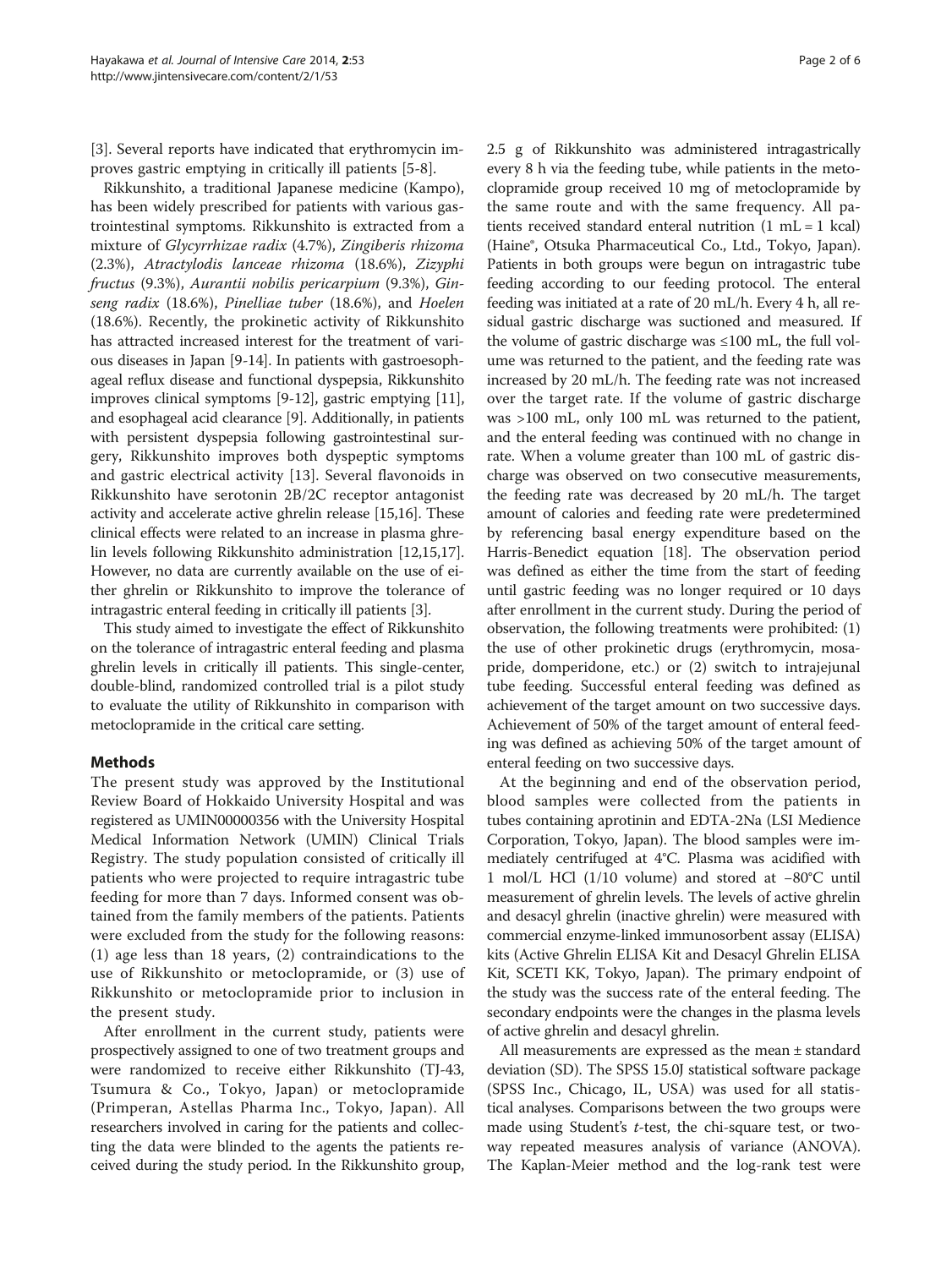used to compare the success rates of enteral feeding between the two groups. A value of  $P < 0.05$  was considered to be statistically significant.

# Results

Twenty-three patients were enrolled in the current study. All patients were undergoing mechanical ventilation at the time of enrollment. Thirteen patients were assigned to the metoclopramide group, and 10 patients were assigned to the Rikkunshito group. The characteristics of the patients in the two groups were well matched (Table 1). Neither the portions of enteral nutrition provided to the patients (Figure 1) nor the quantity of gastric discharge (Figure 2) differed significantly between the two groups. The proportion of patients in whom enteral feeding was successful also did not significantly differ between the two groups (Figure [3\)](#page-3-0). However, the Rikkunshito group reached 50% of the target amount of enteral feeding significantly earlier than the metoclopramide group  $(P = 0.004)$  (Figure [4\)](#page-3-0). No complications related to the enteral feeding were observed in either group. The plasma levels of active ghrelin and desacyl ghrelin are presented in Table [2.](#page-3-0) The increase in the active ghrelin concentration following treatment was larger in the Rikkunshito

#### Table 1 Characteristics of the patients

|                                                  | Metoclopramide  | Rikkunshito     | P     |
|--------------------------------------------------|-----------------|-----------------|-------|
|                                                  | $n = 13$        | $n = 10$        |       |
| Age (years)                                      | $75 + 11$       | $70 + 13$       | 0.289 |
| Sex (male/female)                                | 8/5             | 5/5             | 0.685 |
| Height (cm)                                      | $163 \pm 9$     | $162 \pm 9$     | 0.841 |
| Weight (kg)                                      | $58.8 \pm 10.8$ | $60.4 + 12.1$   | 0.770 |
| Body surface area $(m^2)$                        | $1.63 \pm 0.16$ | $1.64 + 0.20$   | 0.914 |
| <b>APACHE II score</b>                           | $28 \pm 6$      | $29 \pm 10$     | 0.774 |
| Reason for admission to<br>the ICU               |                 |                 |       |
| Post-cardiac arrest                              | 5               | $\overline{4}$  |       |
| Trauma                                           | 3               | $\mathfrak{D}$  |       |
| Cerebral infarction/<br>hemorrhage               | 0               | 3               | 0.336 |
| Burn                                             | $\mathfrak{D}$  | $\Omega$        |       |
| Others                                           | 3               | 1               |       |
| Days of enrollment after<br>admission to the ICU | $3.5 \pm 1.5$   | $3.0 \pm 2.3$   | 0.563 |
| C-reactive protein                               | $8.3 \pm 7.5$   | $5.6 \pm 6.7$   | 0.385 |
| Basal energy expenditure<br>(kcal/day)           | $1,219 \pm 161$ | $1,255 \pm 239$ | 0.703 |
| Target volume of enteral<br>feeding (mL/h)       | $46.7 \pm 7.8$  | $51.0 \pm 12.9$ | 0.341 |
| Observational period (day)                       | $9.3 \pm 2.2$   | $9.8 \pm 0.6$   | 0.430 |

APACHE Acute Physiology and Chronic Health Evaluation, ICU intensive care unit.



group than in the metoclopramide group ( $P = 0.023$ ). The changes in the desacyl ghrelin concentrations did not significantly differ between the two groups during the observation period.

### **Discussion**

The present pilot study is the first randomized controlled trial to evaluate the utility of Rikkunshito for enteral feeding in the critical care setting. The portions of enteral nutrition provided to the target amount and the quantity of gastric discharge did not significantly differ

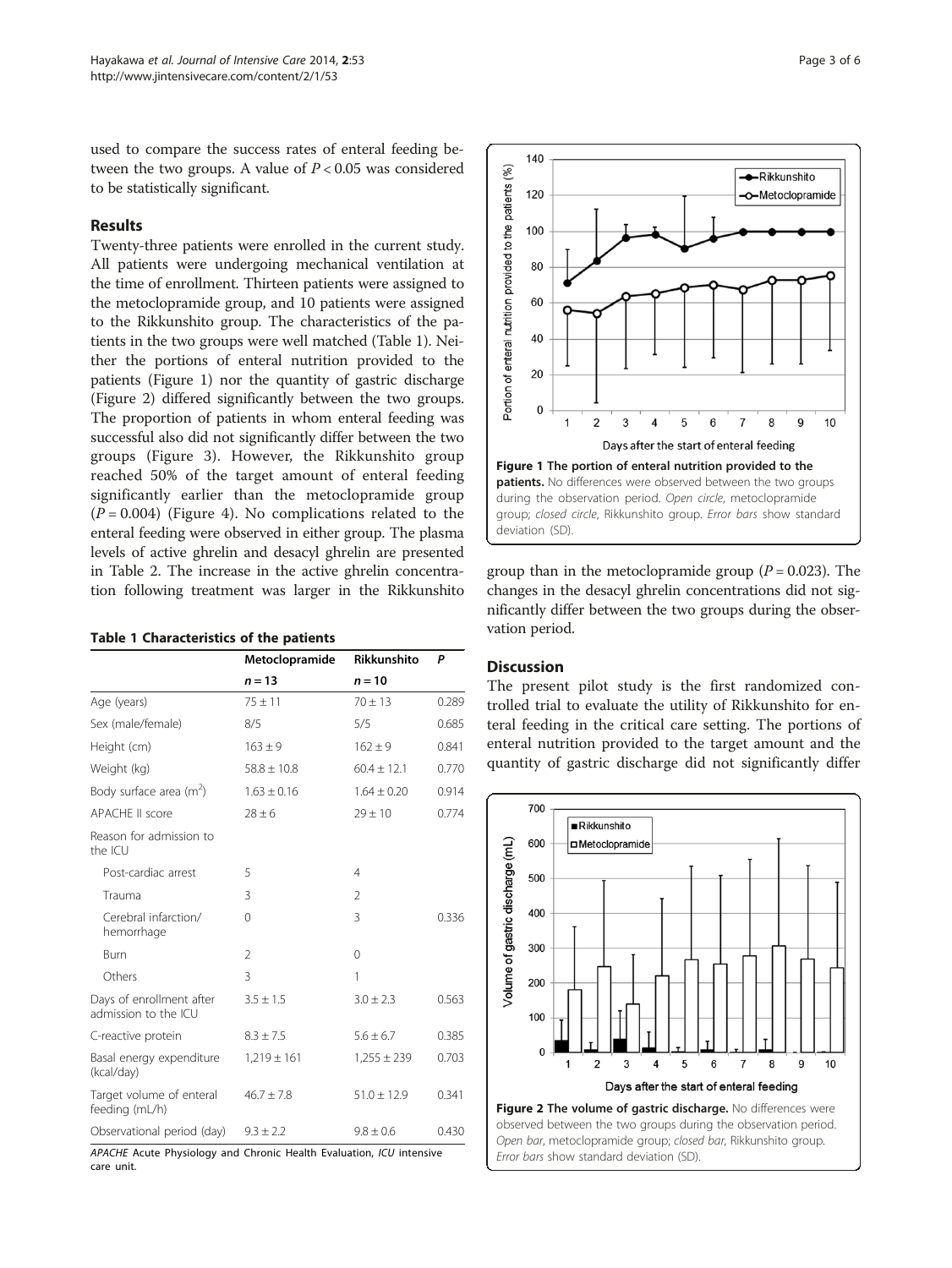<span id="page-3-0"></span> $1.0$ 



between the two groups. The Rikkunshito group reached 50% of the target amount of enteral feeding significantly earlier than the metoclopramide group, although the proportion of patients in whom enteral feeding was successful did not differ significantly between the two groups.

Significant increases in the plasma active ghrelin levels were observed in the Rikkunshito group in comparison to the metoclopramide group. Previous studies have



|                           | Metoclopramide | Rikkunshito    | Р     |
|---------------------------|----------------|----------------|-------|
|                           | $n = 13$       | $n = 10$       |       |
| Active ghrelin (fmol/mL)  |                |                |       |
| Pre-treatment (day 0)     | $20.8 + 17.1$  | $797 + 180$    | 0023  |
| Post-treatment (day 10)   | $32.3 + 37.9$  | $60.4 + 56.8$  |       |
| Desacyl ghrelin (fmol/mL) |                |                |       |
| Pre-treatment (day 0)     | $62.5 + 27.5$  | $77.9 + 44.4$  | 0.784 |
| Post-treatment (day 10)   | $115.3 + 63.8$ | $122.8 + 80.6$ |       |

found that metoclopramide led to improvement in gastric emptying in critically ill patients with an intolerance of enteral feeding, compared to placebo [[4](#page-4-0),[19](#page-4-0)]. The present study, however, included patients with and without an intolerance of normal enteral feeding, because patients were enrolled at the beginning of the enteral feeding period. Moreover, the present pilot study had a small sample size. Therefore, this study may have been underpowered to detect differences between Rikkunshito and metoclopramide in the proportion of successful enteral feeding.

Ghrelin, a growth hormone-releasing acylated peptide, is a ligand for the growth hormone secretagogue receptor (GHS-R) in stomach tissue [[20](#page-4-0)]. However, ghrelin and motilin, as well as GHS-R and the motilin receptor, are structurally related [[21](#page-4-0)]. Furthermore, ghrelin is most abundant in the stomach, while GHS-R is present in both the stomach and other organs [\[21\]](#page-4-0). Therefore, ghrelin, like motilin, has been concluded to have a gastrokinetic function [\[3,21\]](#page-4-0). In functional dyspepsia, the plasma active ghrelin levels are related to gastric emptying and clinical symptoms [[12,22\]](#page-4-0). In diabetic gastroparesis patients, intravenous ghrelin administration enhances gastric emptying [[23](#page-4-0)]. The prokinetic effects of active ghrelin include an induction of premature phase III activity and a prolonged increase in proximal gastric tone [\[24](#page-4-0)]. These are direct effects, not mediated through the release of other gastrointestinal hormones [\[24\]](#page-4-0). In this study, Rikkunshito administration both accelerated active ghrelin release and improved gastrokinetic function.

Although metoclopramide is a traditional prokinetic drug, its effects on the release of active ghrelin are unclear. Metoclopramide acts as a dopamine receptor antagonist, a serotonin antagonist (serotonin 3 receptor), and a serotonin partial agonist (serotonin 4 receptor) [[25\]](#page-4-0). The drug leads to the release of acetylcholine from gut neurons, antagonizing the inhibitory effects of dopamine on gastrointestinal motility [\[3](#page-4-0)]. A previous study indicated that the cholinergic system controlled the release of ghrelin and that acetylcholine increased the plasma concentration of active ghrelin [[26](#page-4-0),[27](#page-5-0)]. Metoclopramide was not found to activate the secretion of ghrelin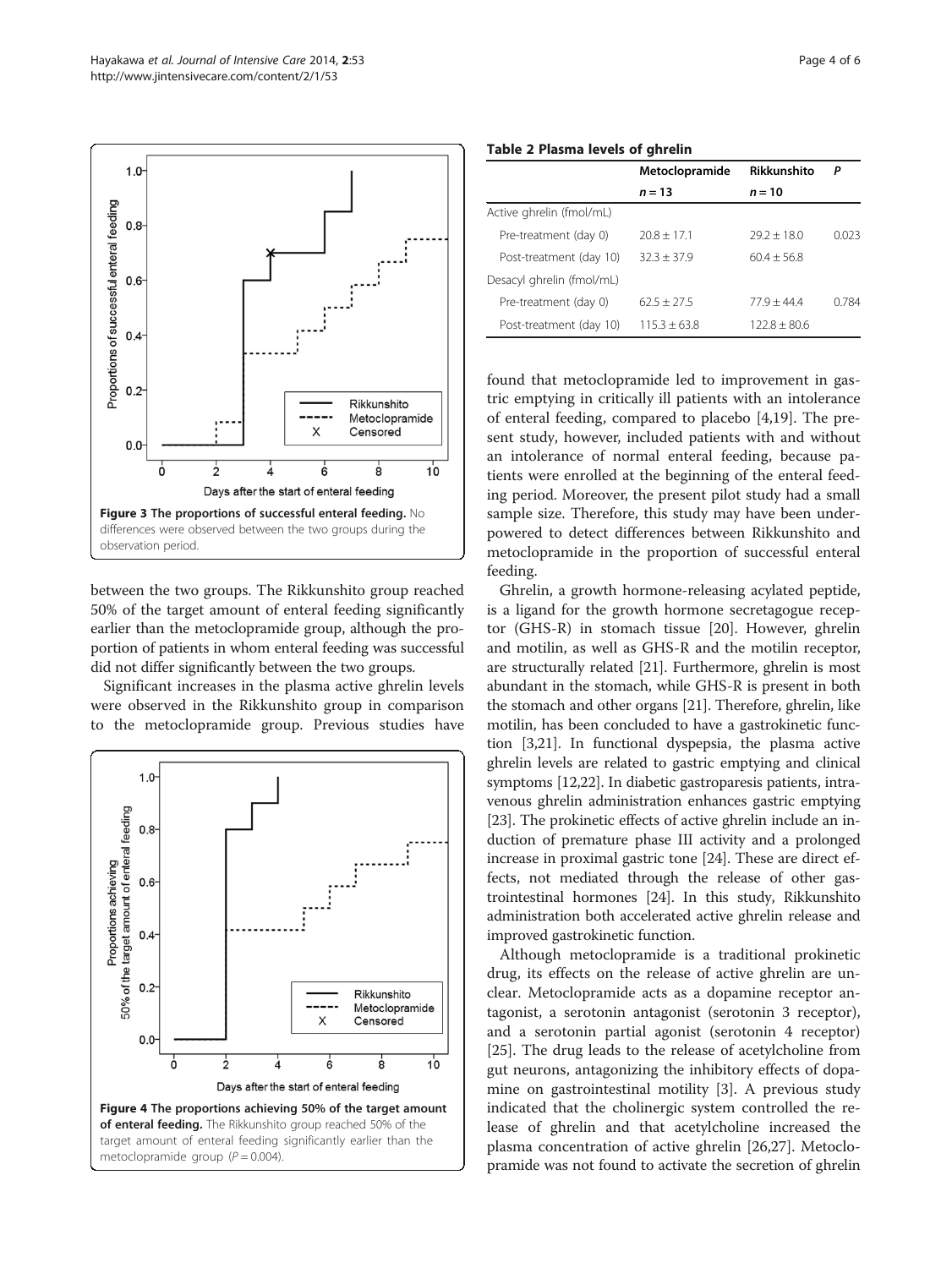<span id="page-4-0"></span>in an animal study [\[28\]](#page-5-0); therefore, it seems unlikely that the prokinetic effects of metoclopramide observed in the current study are related to ghrelin secretion.

# **Conclusions**

In the present study, the administration of Rikkunshito led to increased plasma levels of active ghrelin and induced prokinetic effects that were greater than those observed following treatment with metoclopramide in critically ill patients. Although Rikkunshito appears to be an effective stimulator of active ghrelin secretion and improves gastrokinetic function in the critical care setting, further investigations with a larger sample size will be required to clarify the effects of Rikkunshito in patients with an intolerance of enteral feeding.

#### Competing interests

HT has received research grants from Tsumura & Co., Astellas Pharma Inc., Dainippon Sumitomo Pharma Co., Ltd., and Takeda Pharmaceutical Co., Ltd. SG received commercial research funding from Asahi Kasei Pharma. The other authors declare that they have no competing interests.

#### Authors' contributions

MH performed the study design, data acquisition and interpretation, statistical analysis, and drafting of the manuscript. HT participated in the study design and data interpretation. SG helped in the data interpretation and drafting of the manuscript. YO, TW, YY, and AS participated in the data acquisition and interpretation. All authors have read and approved the final manuscript.

#### Author details

<sup>1</sup> Emergency and Critical Care Center, Hokkaido University Hospital, N14W5 Kita-ku, Sapporo 060-8648, Japan. <sup>2</sup>Gastroenterology and Hematology, Hokkaido University Graduate School of Medicine, Sapporo 060-8638, Japan.

#### Received: 27 June 2014 Accepted: 25 August 2014 Published: 2 September 2014

#### References

- Martindale RG, McClave SA, Vanek VW, McCarthy M, Roberts P, Taylor B, Ochoa JB, Napolitano L, Cresci G, American College of Critical Care Medicine; A.S.P.E.N. Board of Directors: Guidelines for the provision and assessment of nutrition support therapy in the adult critically ill patient: Society of Critical Care Medicine and American Society for Parenteral and Enteral Nutrition: Executive Summary. Crit Care Med 2009, 37:1757–1761.
- Mentec H, Dupont H, Bocchetti M, Cani P, Ponche F, Bleichner G: Upper digestive intolerance during enteral nutrition in critically ill patients: frequency, risk factors, and complications. Crit Care Med 2001, 29:1955–1961.
- 3. Deane A, Chapman MJ, Fraser RJ, Bryant LK, Burgstad C, Nguyen NQ: Mechanisms underlying feed intolerance in the critically ill: implications for treatment. World J Gastroenterol 2007, 13:3909–3917.
- Jooste CA, Mustoe J, Collee G: Metoclopramide improves gastric motility in critically ill patients. Intensive Care Med 1999, 25:464–468.
- Berne JD, Norwood SH, McAuley CE, Vallina VL, Villareal D, Weston J, McClarty J: Erythromycin reduces delayed gastric emptying in critically ill trauma patients: a randomized, controlled trial. J Trauma 2002, 53:422–425.
- Dive A, Miesse C, Galanti L, Jamart J, Evrard P, Gonzalez M, Installé E: Effect of erythromycin on gastric motility in mechanically ventilated critically ill patients: a double-blind, randomized, placebo-controlled study. Crit Care Med 1995, 23:1356–1362.
- Chapman MJ, Fraser RJ, Kluger MT, Buist MD, De Nichilo DJ: Erythromycin improves gastric emptying in critically ill patients intolerant of nasogastric feeding. Crit Care Med 2000, 28:2334–2337.
- 8. Reignier J, Bensaid S, Perrin-Gachadoat D, Burdin M, Boiteau R, Tenaillon A: Erythromycin and early enteral nutrition in mechanically ventilated patients. Crit Care Med 2002, 30:1237–1241.
- 9. Kawahara H, Kubota A, Hasegawa T, Okuyama H, Ueno T, Ida S, Fukuzawa M: Effects of rikkunshito on the clinical symptoms and esophageal acid exposure in children with symptomatic gastroesophageal reflux. Pediatr Surg Int 2007, 23:1001–1005.
- 10. Tominaga K, Iwakiri R, Fujimoto K, Fujiwara Y, Tanaka M, Shimoyama Y, Umegaki E, Higuchi K, Kusano M, Arakawa T, GERD 4 Study Group: Rikkunshito improves symptoms in PPI-refractory GERD patients: a prospective, randomized, multicenter trial in Japan. J Gastroenterol 2012, 47:284–292.
- 11. Kusunoki H, Haruma K, Hata J, Ishii M, Kamada T, Yamashita N, Honda K, Inoue K, Imamura H, Manabe N, Shiotani A, Tsunoda T: Efficacy of Rikkunshito, a traditional Japanese medicine (Kampo), in treating functional dyspepsia. Intern Med 2010, 49:2195–2202.
- 12. Arai M, Matsumura T, Tsuchiya N, Sadakane C, Inami R, Suzuki T, Yoshikawa M, Imazeki F, Yokosuka O: Rikkunshito improves the symptoms in patients with functional dyspepsia, accompanied by an increase in the level of plasma ghrelin. Hepatogastroenterology 2012, 59:62–66.
- 13. Yagi M, Homma S, Kubota M, Iinuma Y, Kanada S, Kinoshita Y, Ohtaki M, Yamazaki S, Murata H: The herbal medicine Rikkunshi-to stimulates and coordinates the gastric myoelectric activity in post-operative dyspeptic children after gastrointestinal surgery. Pediatr Surg Int 2004, 19:760–765.
- 14. Kawahara H, Mitani Y, Nomura M, Nose K, Yoneda A, Hasegawa T, Kubota A, Fukuzawa M: Impact of rikkunshito, an herbal medicine, on delayed gastric emptying in profoundly handicapped patients. Pediatr Surg Int 2009, 25:987–990.
- 15. Takeda H, Sadakane C, Hattori T, Katsurada T, Ohkawara T, Nagai K, Asaka M: Rikkunshito, an herbal medicine, suppresses cisplatin-induced anorexia in rats via 5-HT2 receptor antagonism. Gastroenterology 2008, 134:2004–2013.
- 16. Kido T, Nakai Y, Kase Y, Sakakibara I, Nomura M, Takeda S, Aburada M: Effects of rikkunshi-to, a traditional Japanese medicine, on the delay of gastric emptying induced by N(G)-nitro-L-arginine. J Pharmacol Sci 2005, 98:161–167.
- 17. Matsumura T, Arai M, Yonemitsu Y, Maruoka D, Tanaka T, Suzuki T, Yoshikawa M, Imazeki F, Yokosuka O: The traditional Japanese medicine Rikkunshito increases the plasma level of ghrelin in humans and mice. J Gastroenterol 2010, 45:300–307.
- 18. Harris JA, Benedict FG: A biometric study of human basal metabolism. Proc Natl Acad Sci USA 1918, 4:370–373.
- 19. MacLaren R, Kuhl DA, Gervasio JM, Brown RO, Dickerson RN, Livingston TN, Swift K, Headley S, Kudsk KA, Lima JJ: Sequential single doses of cisapride, erythromycin, and metoclopramide in critically ill patients intolerant to enteral nutrition: a randomized, placebo-controlled, crossover study. Crit Care Med 2000, 28:438–444.
- 20. Kojima M, Hosoda H, Date Y, Nakazato M, Matsuo H, Kangawa K: Ghrelin is a growth-hormone-releasing acylated peptide from stomach. Nature 1999, 402:656–660.
- 21. Peeters TL: Ghrelin: a new player in the control of gastrointestinal functions. Gut 2005, 54:1638–1649.
- 22. Shindo T, Futagami S, Hiratsuka T, Horie A, Hamamoto T, Ueki N, Kusunoki M, Miyake K, Gudis K, Tsukui T, Iwakiri K, Sakamoto C: Comparison of gastric emptying and plasma ghrelin levels in patients with functional dyspepsia and non-erosive reflux disease. Digestion 2009, 79:65–72.
- 23. Murray CD, Martin NM, Patterson M, Taylor SA, Ghatei MA, Kamm MA, Johnston C, Bloom SR, Emmanuel AV: Ghrelin enhances gastric emptying in diabetic gastroparesis: a double blind, placebo controlled, crossover study. Gut 2005, 54:1693–1698.
- 24. Tack J, Depoortere I, Bisschops R, Delporte C, Coulie B, Meulemans A, Janssens J, Peeters T: Influence of ghrelin on interdigestive gastrointestinal motility in humans. Gut 2006, 55:327–333.
- 25. Rizzi CA, Mierau J, Ladinsky H: Regulation of plasma aldosterone levels by metoclopramide: a reappraisal of its mechanism from dopaminergic antagonism to serotonergic agonism. Neuropharmacology 1997, 36:763–768.
- 26. Maier C, Schaller G, Buranyi B, Nowotny P, Geyer G, Wolzt M, Luger A: The cholinergic system controls ghrelin release and ghrelin-induced growth hormone release in humans. J Clin Endocrinol Metab 2004, 89:4729-4733.